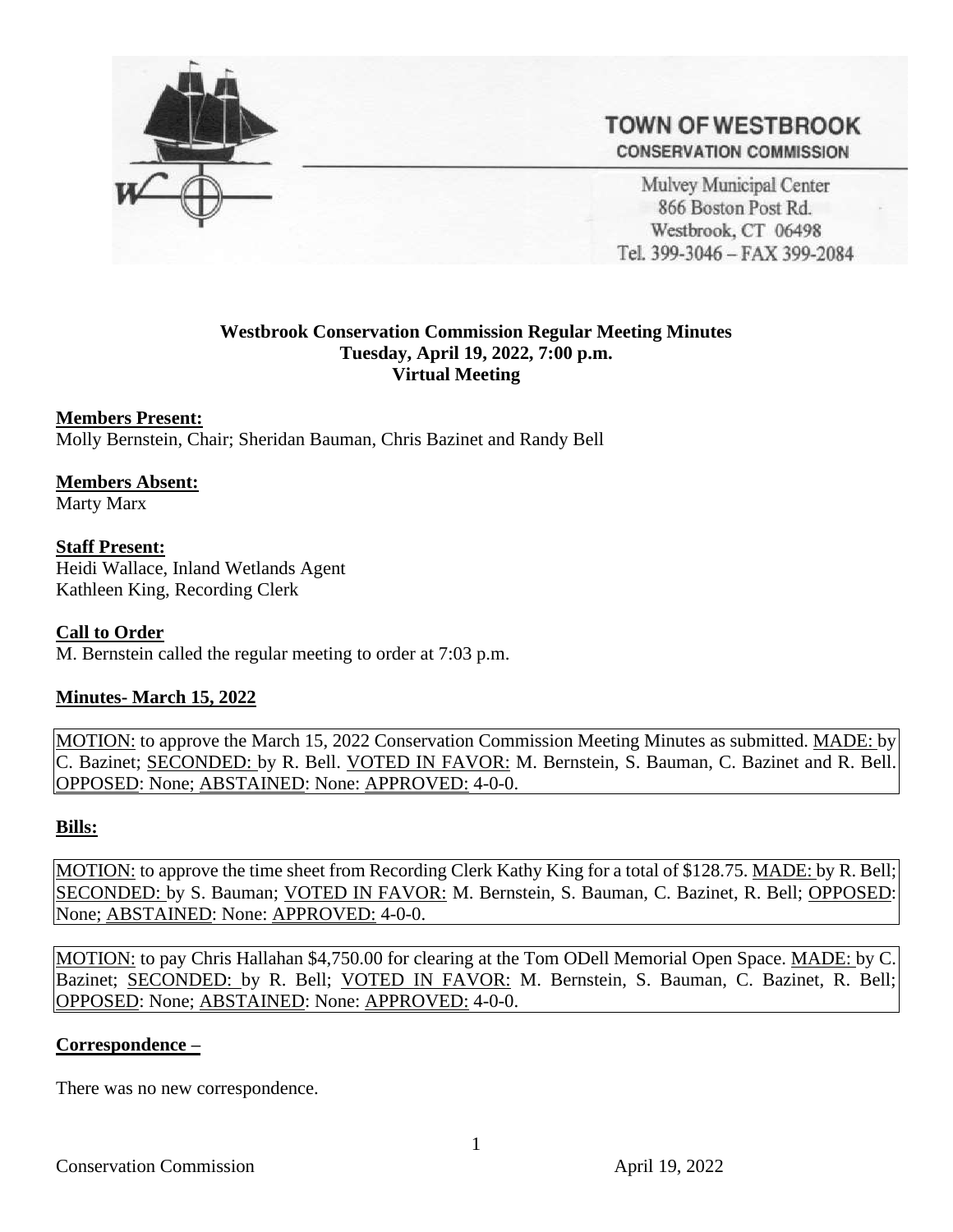# **Chairman's Report** –

M. Bernstein had a Zoom meeting with Daria Nettleton and Chuck Mandel, P.E., to discuss surveying and scoping out the engagement for the easement where Horse Hill Woods, HHW, enters onto the Nettleton property. The survey will be discussed with First Selectman John Hall and Heidi Wallace. They will try as best as they can to keep the trail on Town of Westbrook property. The cost for the survey will be a Town expense.

M. Bernstein attended the Vernal Pool Workshop held at the CT Forest and Park Association Headquarters, put on by the CT River Coastal Conservation District, CRCCD. M. Bernstein will be working for the CFPA this summer.

H. Wallace reported that the CC budget was approved at Town Meeting.

# **New Business**:

• Application for the Coastal Resiliency Grant from the Long Island Sound Futures Fund: CC to write a letter of support

H. Wallace was contacted by a representative from the Grove Beach Point Association about longstanding erosion problems. They were asking if there were any grants available to protect the shoreline. H. Wallace contacted Town Planner Peter Gillespie. He's applying for a grant from the Long Island Sound Futures Fund. He's collaborating with Old Saybrook and Clinton on a Coastal Resiliency Plan. H. Wallace will write a letter of support. She will work with P. Gillespie to write the letter. It's due by next month.

• Town Ordinance for the protection and preservation of historic stone walls: B. Neale asked CC to write a letter of support to the BOS

M. Bernstein explained that this is a proposal that B. Neale has been working on with the Planning Commission. There are historic stone walls throughout the Town. Historic stone walls were built before 1920. Non-historic stone walls were built after 1920. There is a data base of historic stone walls. H. Wallace will work with M. Bernstein to write the letter.

MOTION: to authorize M. Bernstein to write letters on behalf of the Conservation Commission to the Long Island Sound Futures Fund in support of the LISFF grant and to the Board of Selectmen in support of historic stone walls. MADE: by C. Bazinet; SECONDED: by R. Bell; VOTED IN FAVOR: M. Bernstein, S. Bauman, C. Bazinet, R. Bell; OPPOSED: None; ABSTAINED: None: APPROVED: 4-0-0.

• Ponzillo Property: updates on building a raised walkway that connects to Chapman Mill Pond

M. Bernstein said there was discussion about an easement at the previous CC meeting. R. Bell said he has not been able to get out to the property yet.

• Seven acres owned by the Town off of Break Neck Hill Road with rock feature

# **Open Space Projects:**

• Toby Hill VIII Management Plan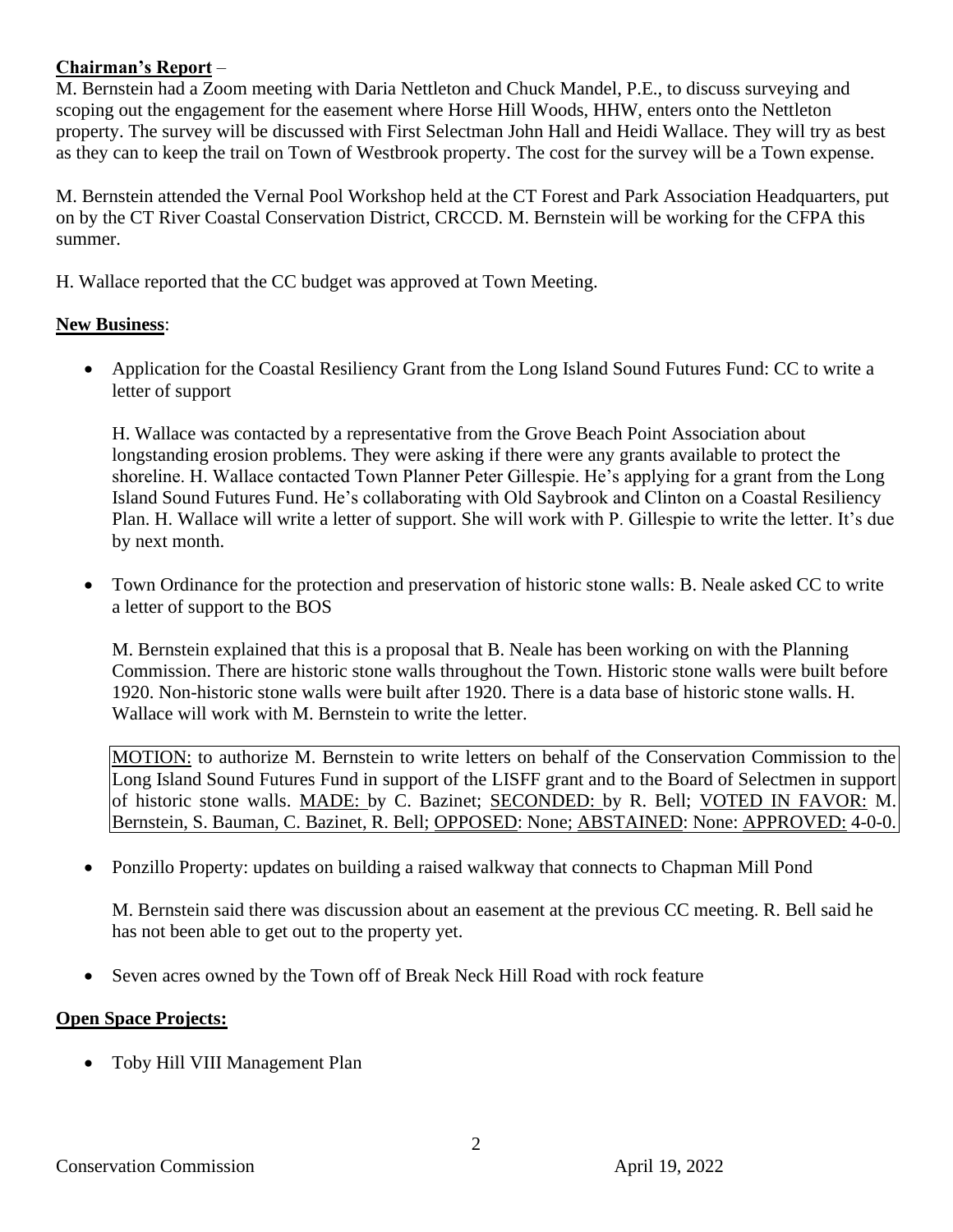M. Bernstein reported that this is in progress. She's planning to work with H. Wallace and Kelly Starr from the CRCCD to prepare the Toby Hill VIII Management Plan.

• CT River Coastal Conservation District Native Plant Sale – volunteer to plant purchased plants at Tom ODell Memorial Open Space

The CC purchased plants from the CRCCD plant sale. The plants are eco regionally planted in CT. M. Bernstein will be picking up the plants on April 29. If she can pick the plants up early in the day,on April 29, she may start planting them that day. M. Bernstein has created a plan where the plants will be planted based on how much sun and shade they need and based on what has been planted there thus far. This summer, the interns can water the plants as part of their job responsibilities.

- CT Trail Day Hike at Chapman Mill Pond on Saturday, June 4 at 10:00 a.m. at Chapman Mill Pond. The CC has participated in CT Trails Day in the past. M. Bernstein and H. Wallace will be leading the hike which will be 2.5 miles, and they will discuss vernal pool identification. The plan is to meet at the state parking lot at the end of Chapman Mill Pond Road.
- Earth Day Clean Up Projects with Clinton Outlets Volunteers There will be multiple groups doing different things in honor of Earth Day. Some groups will be planting, some will be picking up garbage, some will be weeding. There are various ways to participate. This event will be held on April 22. The first Earth Day was held on April 22, 1970.

There was discussion about next steps to participate in the pollinator pathways project. H. Wallace said she has set up a display at Town Hall with 40 packets of seeds, honey sticks and the article from Westbrook Events about pollinator pathways.

Ideally the pathways will not be more than a half mile apart. This is all in progress. Christine Goupil is the Clinton contact regarding the pollinator pathways project. S. Bauman will reach out to C. Goupil regarding the mapping and data base of pollinator pathways.

• Trail blaze markers to purchase from Voss Signs – [www.vosssigns.com](http://www.vosssigns.com/)

S. Bauman went to the CT Forest and Park Association Headquarters, and she really liked their trail blaze marker tags. She'd like to set up a similar trail blaze system at Chapman Mill Pond and Horse Hill Woods. She suggested purchasing trail blaze marker tags in 5-6 colors. She said she priced out 300 marker tags of each color for a total of 1,500 marker tags. The cost would be \$0.15 per marker tag for a total of \$225.00. There is a set-up fee of \$20.00 for the color blue. The shipping cost is \$15.00. The total would be \$260.00. For 2,500 marker tags, the total cost would be \$360.00. The more marker tags purchased, the less the cost per marker tag. They would also need to purchase aluminum nails to affix the marker tags to the trees.

MOTION: to authorize M. Bernstein to purchase white, yellow, orange, red, blue and possibly green trail blaze marker tags, 500 marker tags of each color, from Voss Signs at a cost not to exceed \$500.00. MADE: by C. Bazinet; SECONDED: by R. Bell; VOTED IN FAVOR: M. Bernstein, S. Bauman, C. Bazinet, R. Bell; **OPPOSED**: None; **ABSTAINED**: None: APPROVED: 4-0-0.

• Summer Interns – networking applicants. M. Marx is taking on the responsibility of managing the summer interns. A Westbrook High School Teacher, "Miss Patty", will spread the word to ecology club high school students in Westbrook about the